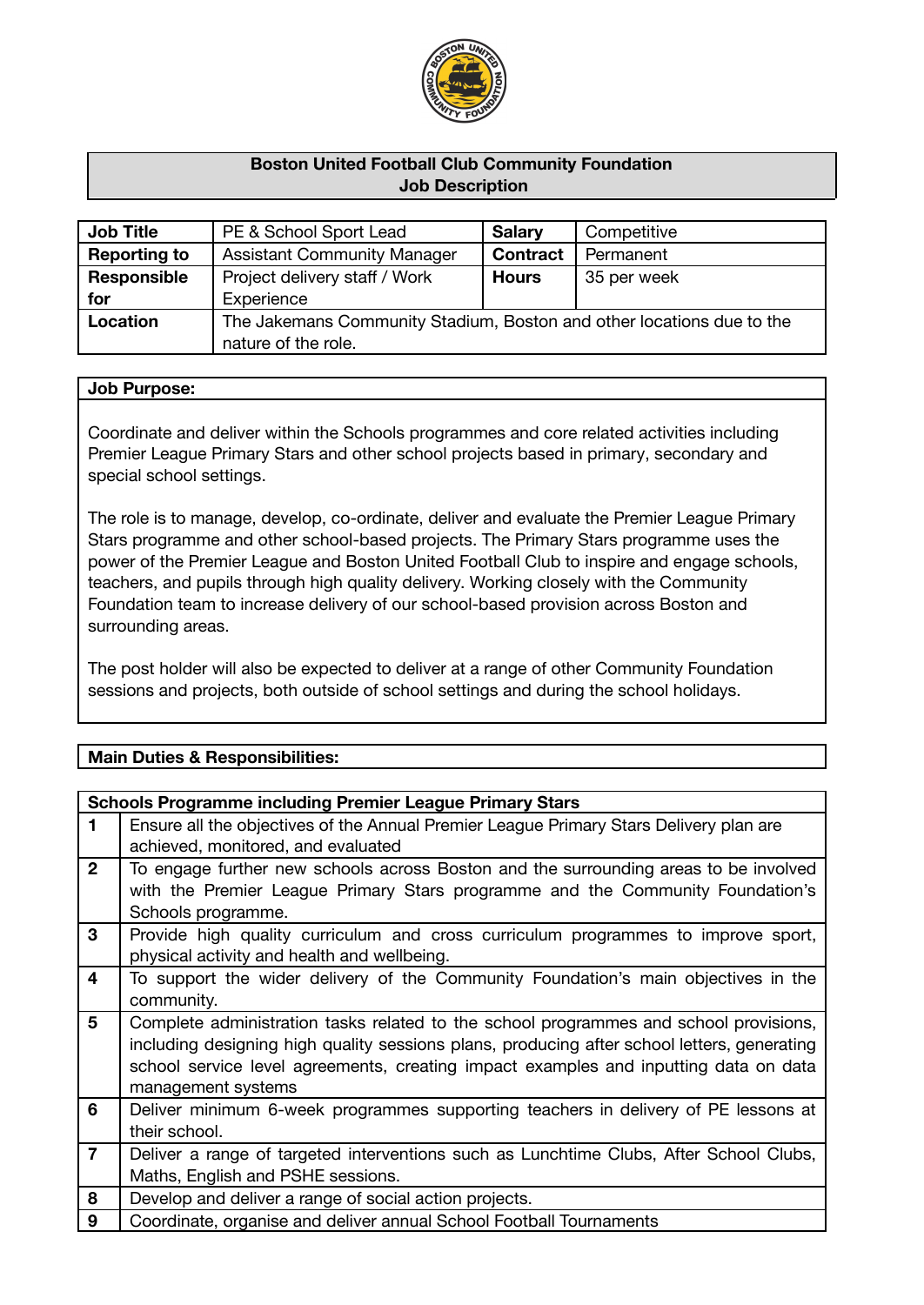

| 10 | Support Community Foundation Coaches delivering the Premier League Primary Stars<br>programme and to provide quality development and observations to support them.                   |  |
|----|--------------------------------------------------------------------------------------------------------------------------------------------------------------------------------------|--|
| 11 | Facilitate a FA Primary Teachers Award courses for local teachers.                                                                                                                   |  |
| 12 | Deliver a range of educational activation events such as collapsed Curriculum days and<br>anti-bullying workshops.                                                                   |  |
| 13 | Complete mid-year and end of year Premier League/National League reports and data<br>submission.                                                                                     |  |
| 14 | Compile impact reports and case studies from the Premier League Primary Stars<br>programme.                                                                                          |  |
|    | <b>Community Coaching</b>                                                                                                                                                            |  |
| 15 | Support the Community Foundation Team by planning, preparing, delivering at a range of<br>community sessions including School Holiday Activities and Community Football<br>Sessions. |  |

| <b>Personal Specification</b>                                                                               |                  |                  |
|-------------------------------------------------------------------------------------------------------------|------------------|------------------|
|                                                                                                             | <b>Essential</b> | <b>Desirable</b> |
| <b>Education &amp; Qualifications</b>                                                                       |                  |                  |
| FA Level 2 in Coaching Football                                                                             | V                |                  |
| Educated to degree level (in a relevant subject)                                                            |                  |                  |
| Level 3 Certificate in Supporting the Delivery of PE and School Sport.                                      |                  |                  |
| Professional teaching qualification                                                                         |                  |                  |
| L2 Multi-skills qualification                                                                               |                  |                  |
|                                                                                                             |                  |                  |
| <b>Knowledge and Experience</b>                                                                             |                  |                  |
| Experience of delivering curriculum and extra-curriculum programmes<br>in schools                           |                  |                  |
| Experience of coaching sport in schools and/or the community                                                |                  |                  |
| Experience of managing and building relationships with schools                                              |                  |                  |
| Ability to plan, prioritise and manage whilst being adaptable to meet<br>delivering and reporting deadlines |                  |                  |
| Excellent presentation skills using ICT and other online resources                                          |                  |                  |
| <b>Skills and Abilities</b>                                                                                 |                  |                  |
| Excellent communication and interpersonal skills                                                            | V                |                  |
| Ability to work individually and as part of a team                                                          | V                |                  |
| Excellent organisational skills and attention to detail                                                     | V                |                  |
| A drive to help people achieve their goals                                                                  |                  |                  |
| Willingness to work unsocial hours, including evenings and weekends                                         |                  |                  |
| <b>Other</b>                                                                                                |                  |                  |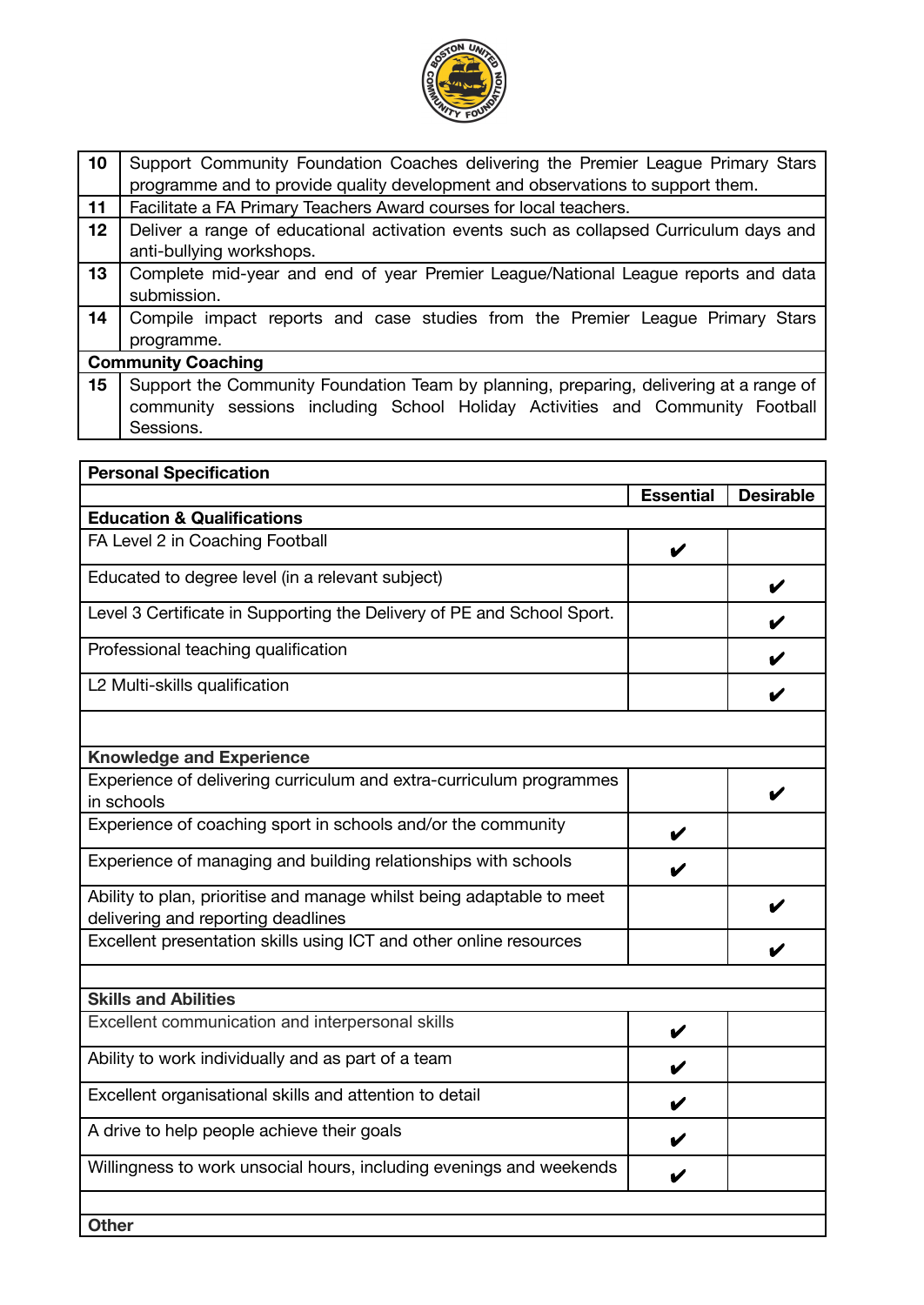

| Must satisfy relevant pre-employment checks including two<br>satisfactory references and Enhanced DBS Check.                                                            |  |  |
|-------------------------------------------------------------------------------------------------------------------------------------------------------------------------|--|--|
| To hold a current full driving licence.                                                                                                                                 |  |  |
| Must be able to recognise discrimination in its many forms and adhere<br>to the BUFCCF equality & diversity policies.                                                   |  |  |
| If the post holder doesn't not have the Level 3 Certificate in<br>Supporting the Delivery of PE and School Sport, they must be willing<br>to work towards achieving it. |  |  |
| To have knowledge and understanding of health and safety issues and<br>to follow the policies and procedures of Boston United Community<br>Foundation in such regard.   |  |  |
| Undertake other duties as required ensuring efficient work on behalf of<br>the Boston United Community Foundation team                                                  |  |  |

| <b>Control of Resources</b> |                                                                                    |  |
|-----------------------------|------------------------------------------------------------------------------------|--|
| Staff                       | The employee is responsible for supervising all delivery staff while working on    |  |
|                             | the schools' projects.                                                             |  |
| <b>Work</b>                 | The employee is responsible for working with the Assistant Community               |  |
| <b>Experience</b>           | Manager supervising work experience placements and integrating them into the       |  |
|                             | schools programme.                                                                 |  |
| <b>Equipment</b>            | Manage Boston United Community Foundation's equipment, which is necessary          |  |
|                             | for the effective delivery of this role.                                           |  |
| <b>Monitoring</b>           | The employee is accountable for overseeing the production of the necessary         |  |
| and                         | reports recording participants and attendances at project activities, delivered by |  |
| <b>Evaluation</b>           | Boston United Community Foundation's Schools projects.                             |  |
|                             | The employee has overall responsibility for ensuring that the schools data is      |  |
|                             | collated to be inputted in the organisations monitoring system.                    |  |
| <b>Financial</b>            | The employee is responsible for budgetary control relating to expenditure on the   |  |
|                             | schools' projects, in accordance with any funding applications and the financial   |  |
|                             | regulations and procedures of Boston United Community Foundation.                  |  |
| <b>Health/Safety</b>        | The employee is responsible for the health, safety and welfare of themselves       |  |
| /Welfare                    | and others whilst at work in accordance with the Boston United Community           |  |
|                             | Foundation Health & Safety Policy.                                                 |  |
| <b>Equal</b>                | The employee is responsible for their own behaviour and act in a manner that       |  |
| <b>Opportunities</b>        | avoids and discourages any form of discrimination or harassment; to comply         |  |
|                             | with Boston United Community Foundation's Equal Opportunities & Diversity          |  |
|                             | Policy.                                                                            |  |
| Training &                  | The employee is responsible for assisting in the identification of their own       |  |
| <b>Development</b>          | training and development requirements in conjunction with the Assistant            |  |
|                             | Community Manager.                                                                 |  |

# **Note**

This job description reflects the present requirements of the post. As duties and responsibilities change and develop the job description will be reviewed and be subject to amendment in consultation with the post holder.